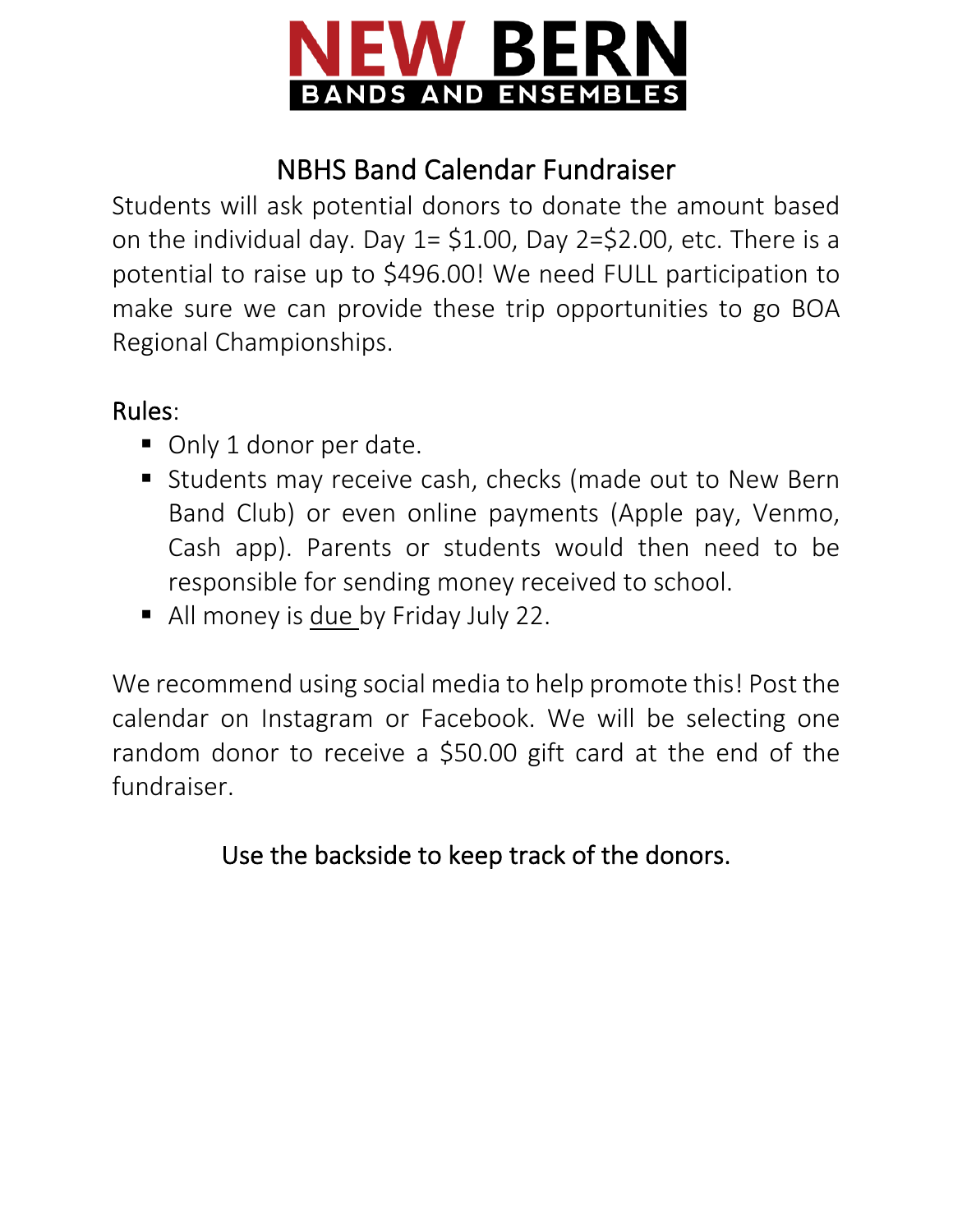

| July            | Donor Name | Phone or Email | <b>Type</b> | Total<br>Paid |
|-----------------|------------|----------------|-------------|---------------|
| $\mathbf{1}$    |            |                | Cash        | Check         |
| $\overline{2}$  |            |                | Cash        | Check         |
| $\overline{3}$  |            |                | Cash        | Check         |
| $\overline{4}$  |            |                | Cash        | Check         |
| $\overline{5}$  |            |                | Cash        | Check         |
| $\overline{6}$  |            |                | Cash        | Check         |
| $\overline{7}$  |            |                | Cash        | Check         |
| $\bf 8$         |            |                | Cash        | Check         |
| $\overline{9}$  |            |                | Cash        | Check         |
| $\overline{10}$ |            |                | Cash        | Check         |
| $\overline{11}$ |            |                | Cash        | Check         |
| 12              |            |                | Cash        | Check         |
| $\overline{13}$ |            |                | Cash        | Check         |
| $\overline{14}$ |            |                | Cash        | Check         |
| 15              |            |                | Cash        | Check         |
| 16              |            |                | Cash        | Check         |
| 17              |            |                | Cash        | Check         |
| 18              |            |                | Cash        | Check         |
| 19              |            |                | Cash        | Check         |
| 20              |            |                | Cash        | Check         |
| 21              |            |                | Cash        | Check         |
| 22              |            |                | Cash        | Check         |
| 23              |            |                | Cash        | Check         |
| 24              |            |                | Cash        | Check         |
| 25              |            |                | Cash        | Check         |
| 26              |            |                | Cash        | Check         |
| 27              |            |                | Cash        | Check         |
| 28              |            |                | Cash        | Check         |
| 29              |            |                | Cash        | Check         |
| 30              |            |                | Cash        | Check         |
| $\overline{31}$ |            |                | Cash        | Check         |
|                 |            |                |             |               |